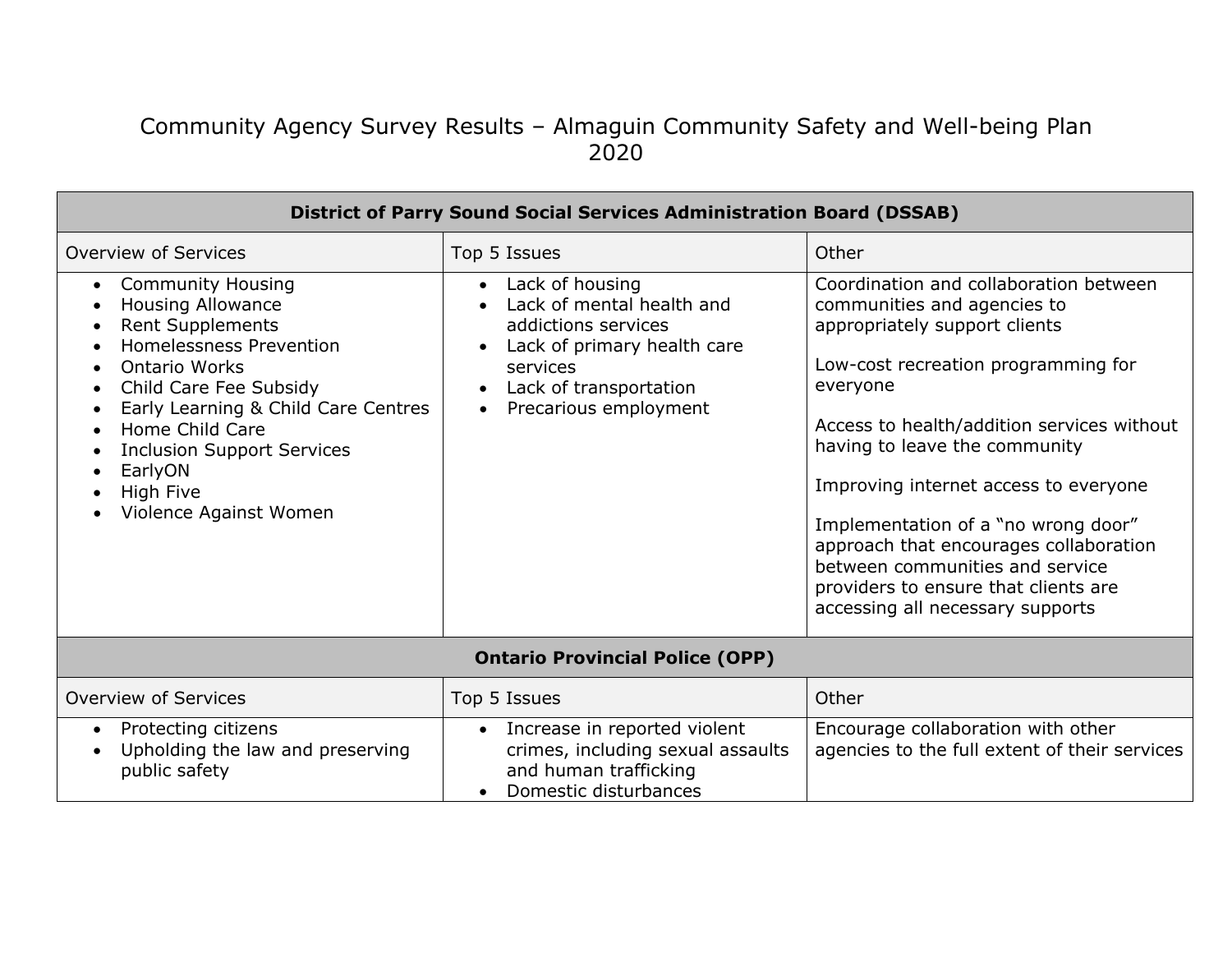| Responding to emergencies,<br>investigating crime and patrolling<br>highways, trails and waterways<br>Building relationships with<br>communities and support victims of<br>crime | Mental health (supporting people<br>in crisis)<br>Impaired operation of motor<br>vehicle<br><b>OPIOID</b> crisis |
|----------------------------------------------------------------------------------------------------------------------------------------------------------------------------------|------------------------------------------------------------------------------------------------------------------|
|----------------------------------------------------------------------------------------------------------------------------------------------------------------------------------|------------------------------------------------------------------------------------------------------------------|

| Muskoka Algonquin Healthcare (MAHC)                                                                                   |                                                                                                                                                                                                                                                                                                                                                           |                                                                                                                                                                                                                                                                                                                                                                                                                                                                                                            |  |  |
|-----------------------------------------------------------------------------------------------------------------------|-----------------------------------------------------------------------------------------------------------------------------------------------------------------------------------------------------------------------------------------------------------------------------------------------------------------------------------------------------------|------------------------------------------------------------------------------------------------------------------------------------------------------------------------------------------------------------------------------------------------------------------------------------------------------------------------------------------------------------------------------------------------------------------------------------------------------------------------------------------------------------|--|--|
| Overview of Services                                                                                                  | Top 5 Issues                                                                                                                                                                                                                                                                                                                                              | Other                                                                                                                                                                                                                                                                                                                                                                                                                                                                                                      |  |  |
| X-ray, lab services, physiotherapy<br>through Health Centre<br>Emergency and IP care through<br>acute care facilities | Ontario Health Team<br>development $-$ changing roles of<br>providers and institutions in<br>evolving healthcare model<br>Funding challenges<br>Capital Redevelopment project-<br>working on local share planning<br>Capital equipment - capital<br>needs far exceeds ability of<br>foundations to raise enough<br>funds annually<br>Aging infrastructure | Encourage Almaguin to work with<br>Muskoka and Area Ontario Healthcare<br>Team to advance the safety and wellbeing<br>of residents in Almaguin<br>Almaguin residents based on the following<br>residence codes (4-year comparison<br>$2016 - 2019$ :<br>Armour (4510)<br>Machar (4520)<br>$\overline{\phantom{a}}$<br><b>Ryerson (4526)</b><br>Burk's Falls (4505)<br>Magnetawan (4546 & 4551)<br>South River (4508)<br>Joly (4519)<br>McMurrich/Monteith (4552)<br><b>Strong (4527)</b><br>Kearney (4501) |  |  |